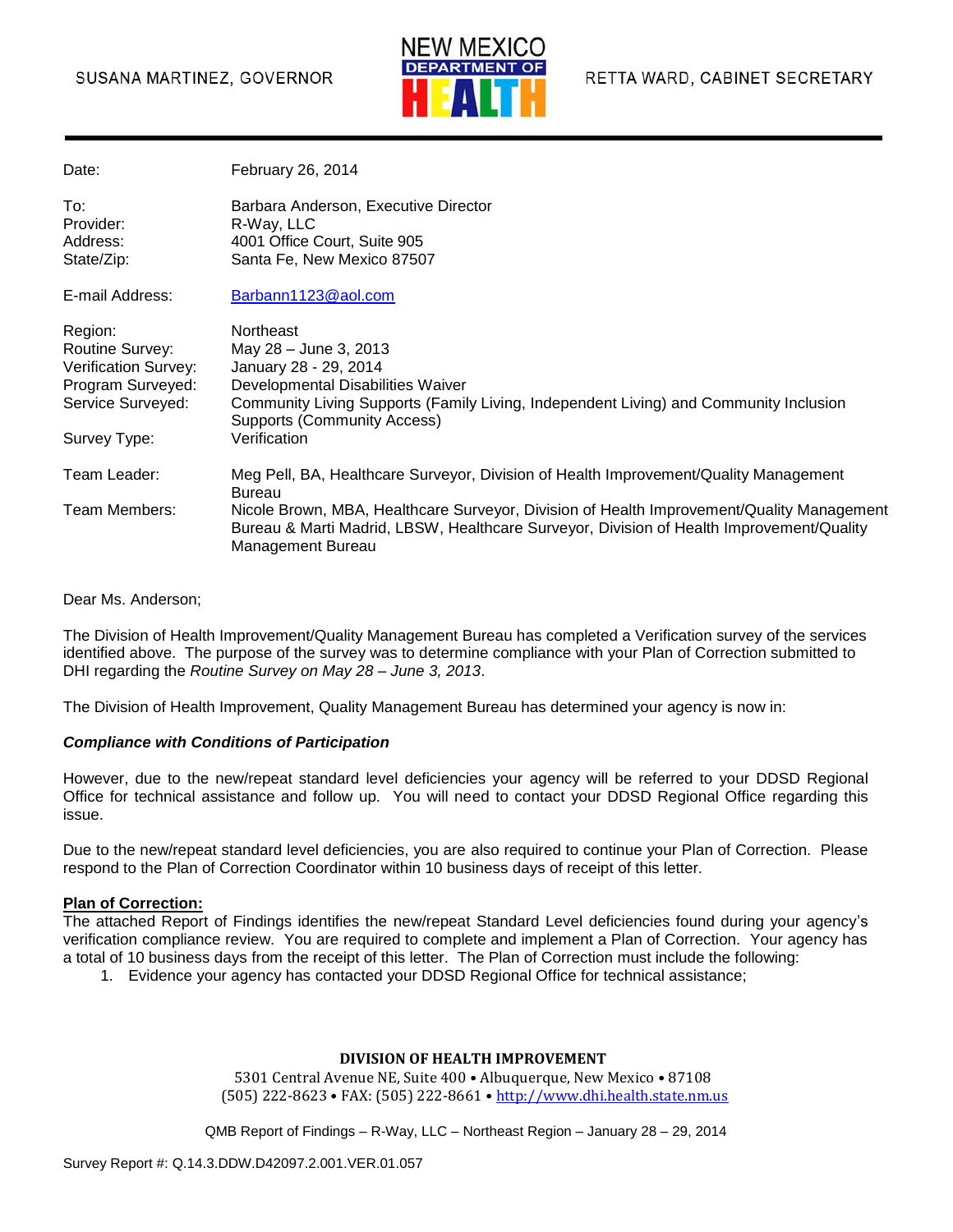- 2. A Plan of Correction detailing Quality Assurance/Quality Improvement processes to prevent your agency from receiving deficiencies in the future;
- 3. Documentation verifying that newly cited deficiencies have been corrected.

#### **Submission of your Plan of Correction:**

Please submit your agency's Plan of Correction and documentation verifying correction of survey deficiencies within 10 business days of receipt of this letter to the parties below:

#### **1. Quality Management Bureau, Attention: Plan of Correction Coordinator 5301 Central Ave. NE Suite 400 Albuquerque, NM 87108**

#### **2. Developmental Disabilities Supports Division Regional Office for region of service surveyed**

Failure to submit your POC within the allotted 10 business days may result in the imposition of a \$200 per day Civil Monetary Penalty until it is received, completed and/or implemented.

Please call the Plan of Correction Coordinator at 505-231-7436, if you have questions about the survey or the report. Thank you for your cooperation and for the work you perform.

Sincerely,

Meg Pell, BA

Meg Pell, BA Team Lead/Healthcare Surveyor Division of Health Improvement Quality Management Bureau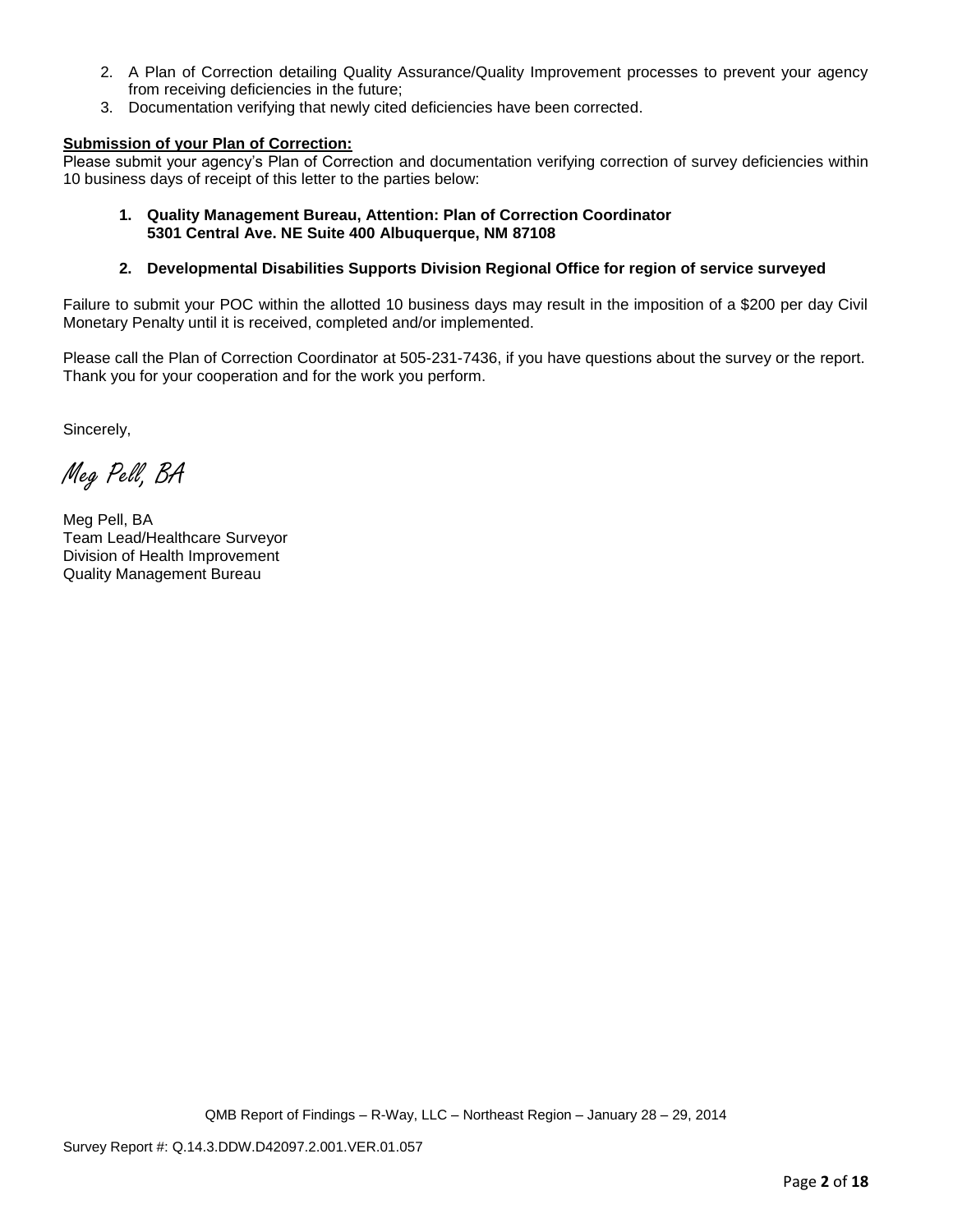| <b>Survey Process Employed:</b>                              |                                                                                                                                                                                                                   |                                                                                                                                          |
|--------------------------------------------------------------|-------------------------------------------------------------------------------------------------------------------------------------------------------------------------------------------------------------------|------------------------------------------------------------------------------------------------------------------------------------------|
| <b>Entrance Conference Date:</b>                             | January 28, 2014                                                                                                                                                                                                  |                                                                                                                                          |
| Present:                                                     | R-Way, LLC<br>Barbara Anderson, Executive Director<br>John Acuña, Service Coordinator<br>Eloy Montoya, Nurse<br>Brenda Solorzano, Service Coordinator<br>Brianne Conner, Consultant                               |                                                                                                                                          |
|                                                              | <b>DOH/DHI/QMB</b>                                                                                                                                                                                                | Meg Pell, BA, Team Lead/Healthcare Surveyor<br>Nicole Brown, MBA, Healthcare Surveyor                                                    |
| <b>Exit Conference Date:</b>                                 | January 29, 2014                                                                                                                                                                                                  |                                                                                                                                          |
| Present:                                                     | R-Way, LLC<br>Barbara Anderson, Executive Director<br>Brenda Solzano, Service Coordinator<br>John Acuña, Service Coordinator<br>Mikki Rogers, Consultant<br>Bert Dennis, Consultant<br>Brianne Conner, Consultant |                                                                                                                                          |
|                                                              | <b>DOH/DHI/QMB</b>                                                                                                                                                                                                | Meg Pell, BA, Team Lead/Healthcare Surveyor<br>Nicole Brown, MBA, Healthcare Surveyor                                                    |
|                                                              | <b>DDSD - NE Regional Office</b>                                                                                                                                                                                  | Angela Pacheco, Social Community Coordinator (Via Telephone)                                                                             |
| <b>Administrative Locations Visited</b>                      | Number:                                                                                                                                                                                                           | 1                                                                                                                                        |
| <b>Total Sample Size</b>                                     | Number:                                                                                                                                                                                                           | 12<br>0 - Jackson Class Members<br>12 - Non-Jackson Class Members<br>9 - Family Living<br>3 - Independent Living<br>4 - Community Access |
| <b>Persons Served Records Reviewed</b>                       | Number:                                                                                                                                                                                                           | 12                                                                                                                                       |
| Direct Support Personnel Records Reviewed                    | Number:                                                                                                                                                                                                           | 94                                                                                                                                       |
| Substitute Care/Respite Personnel<br><b>Records Reviewed</b> | Number:                                                                                                                                                                                                           | 18                                                                                                                                       |
| Service Coordinator Records Reviewed                         | Number:                                                                                                                                                                                                           | 4                                                                                                                                        |
| Administrative Processes and Records Reviewed:               |                                                                                                                                                                                                                   |                                                                                                                                          |

- Individual Medical and Program Case Files, including, but not limited to:
	- o Individual Service Plans
	- o Progress on Identified Outcomes
	- o Healthcare Plans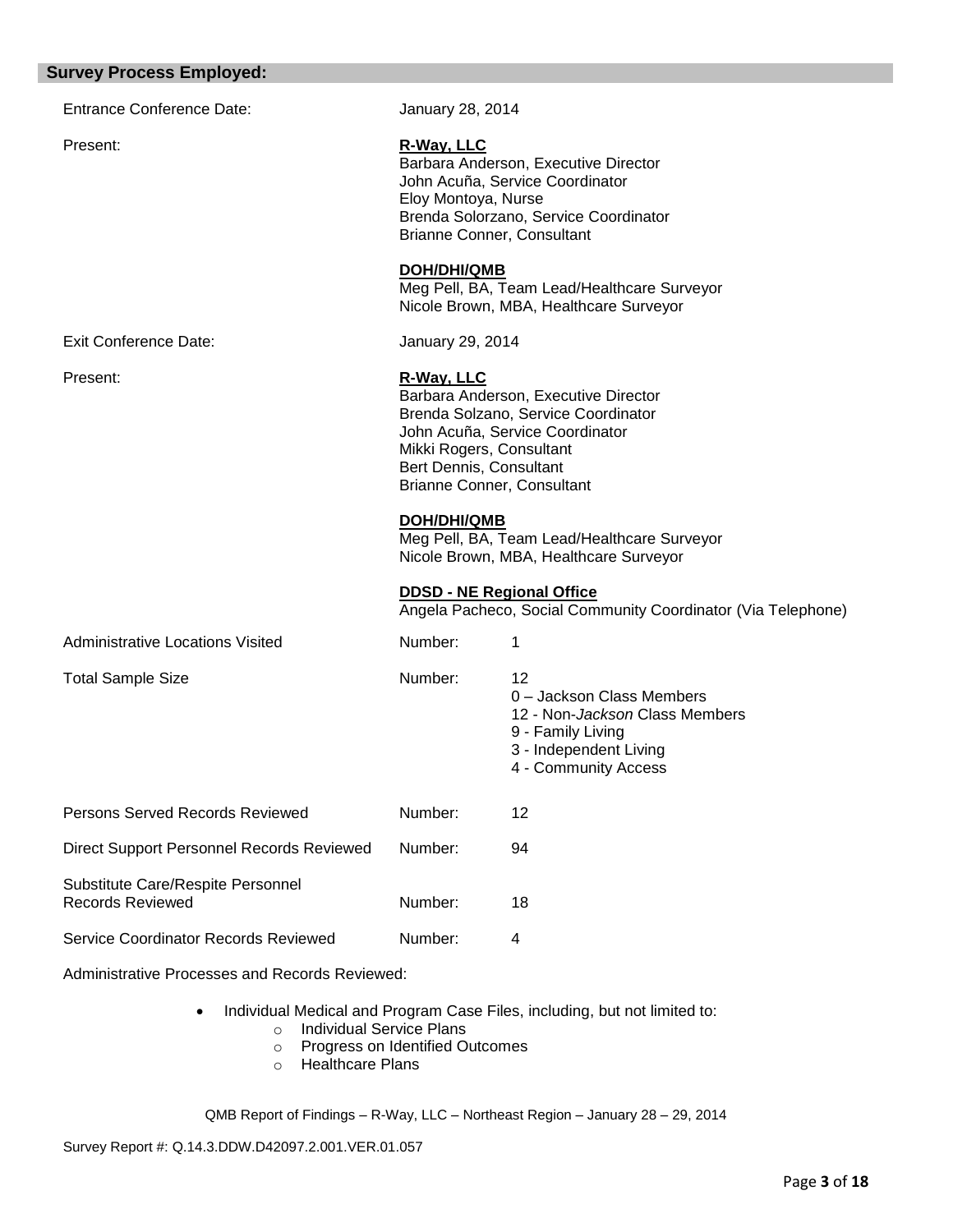- o Medication Administration Records
- o Medical Emergency Response Plans
- o Therapy Evaluations and Plans
- o Healthcare Documentation Regarding Appointments and Required Follow-Up
- o Other Required Health Information
- Internal Incident Management Reports and System Process
- Personnel Files, including nursing and subcontracted staff
- Staff Training Records
- Agency Policy and Procedure Manual
- Caregiver Criminal History Screening Records
- Consolidated Online Registry/Employee Abuse Registry
- Quality Assurance / Improvement Plan
- CC: Distribution List: DOH Division of Health Improvement
	- DOH Developmental Disabilities Supports Division
	- DOH Office of Internal Audit
	- HSD Medical Assistance Division
	- DOH Internal Review Committee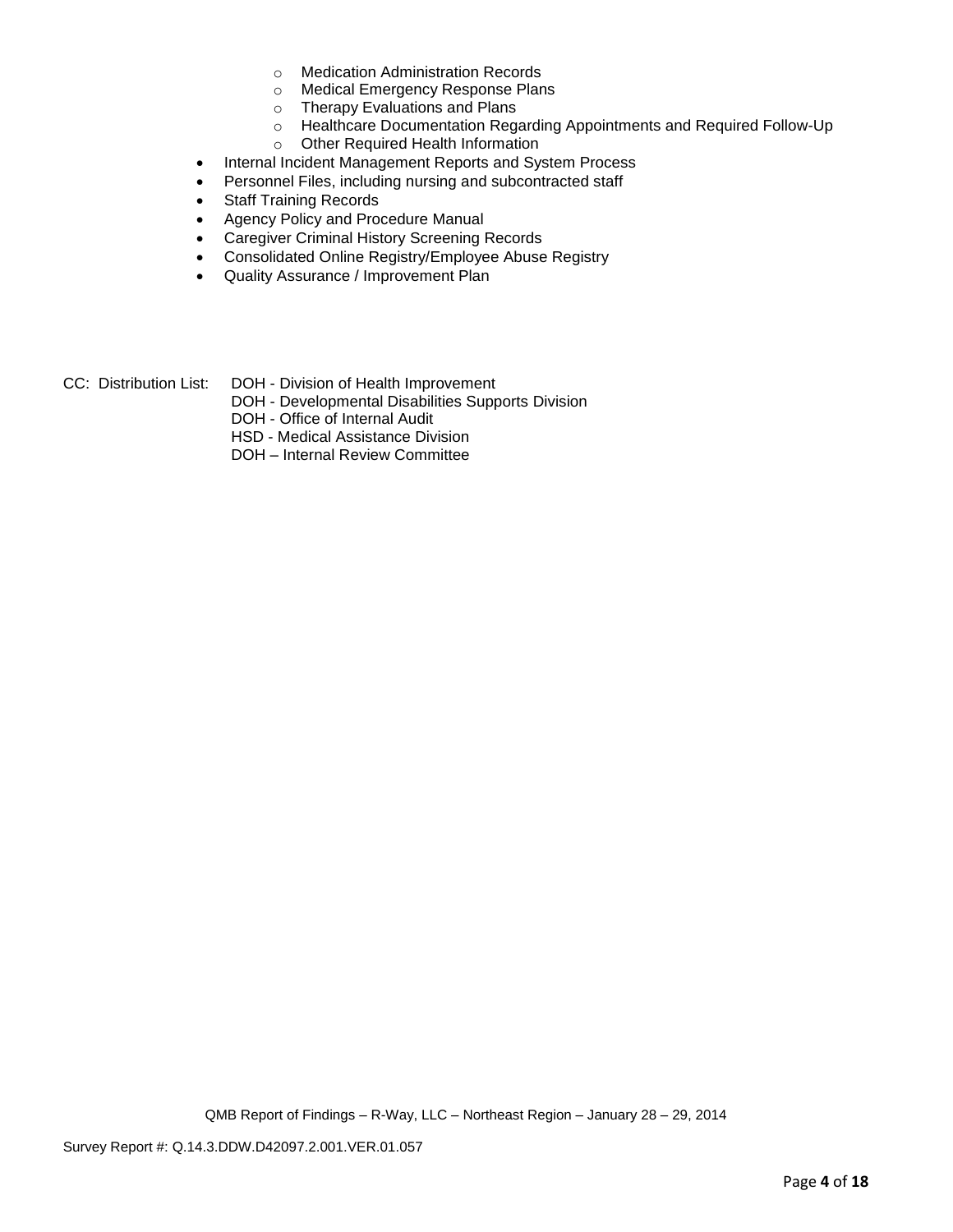## **Department of Health, Division of Health Improvement QMB Determination of Compliance Process**

The Division of Health Improvement, Quality Management Bureau (QMB) surveys compliance of the Developmental Disabilities Waiver (DDW) standards and state and federal regulations. QMB has grouped the CMS assurances into five Service Domains: Level of Care; Plan of Care; Qualified Providers; Health, Welfare and Safety; and Administrative Oversight (note that Administrative Oversight listed in this document is not the same as the CMS assurance of Administrative Authority. Used in this context it is related to the agency's operational policies and procedures, Quality Management system and Medicaid billing and reimbursement processes.)

The QMB Determination of Compliance process is based on provider compliance or non-compliance with standards and regulations identified in the QMB Report of Findings. All deficiencies (non-compliance with standards and regulations) are identified and cited as either a Standard level deficiency or a Condition of Participation level deficiency in the QMB Reports of Findings. All deficiencies require corrective action when non-compliance is identified.

Within the QMB Service Domains there are fundamental regulations, standards, or policies with which a provider must be in essential compliance in order to ensure the health and welfare of individuals served known as Conditions of Participation (CoPs).

The Determination of Compliance for each service type is based on a provider's compliance with CoPs in three (3) Service Domains.

Case Management Services:

- Level of Care
- Plan of Care
- Qualified Providers

Community Inclusion Supports/ Living Supports:

- Qualified Provider
- Plan of Care
- Health, Welfare and Safety

# **Conditions of Participation (CoPs)**

A CoP is an identified fundamental regulation, standard, or policy with which a provider must be in compliance in order to ensure the health and welfare of individuals served. CoPs are based on the Centers for Medicare and Medicaid Services, Home and Community-Based Waiver required assurances. A provider must be in compliance with CoPs to participate as a waiver provider.

QMB surveyors use professional judgment when reviewing the critical elements of each standard and regulation to determine when non-compliance with a standard level deficiency rises to the level of a CoP out of compliance. Only some deficiencies can rise to the level of a CoP. (See the next section for a list of CoPs.) The QMB survey team analyzes the relevant finding in terms of scope, actual harm or potential for harm, unique situations, patterns of performance, and other factors to determine if there is the potential for a negative outcome which would rise to the level of a CoP. A Standard level deficiency becomes a CoP out of compliance when the team's analysis establishes that there is an identified potential for significant harm or actual harm. It is then cited as a CoP out of compliance. If the deficiency does not rise to the level of a CoP out of compliance, it is cited as a Standard Level Deficiency.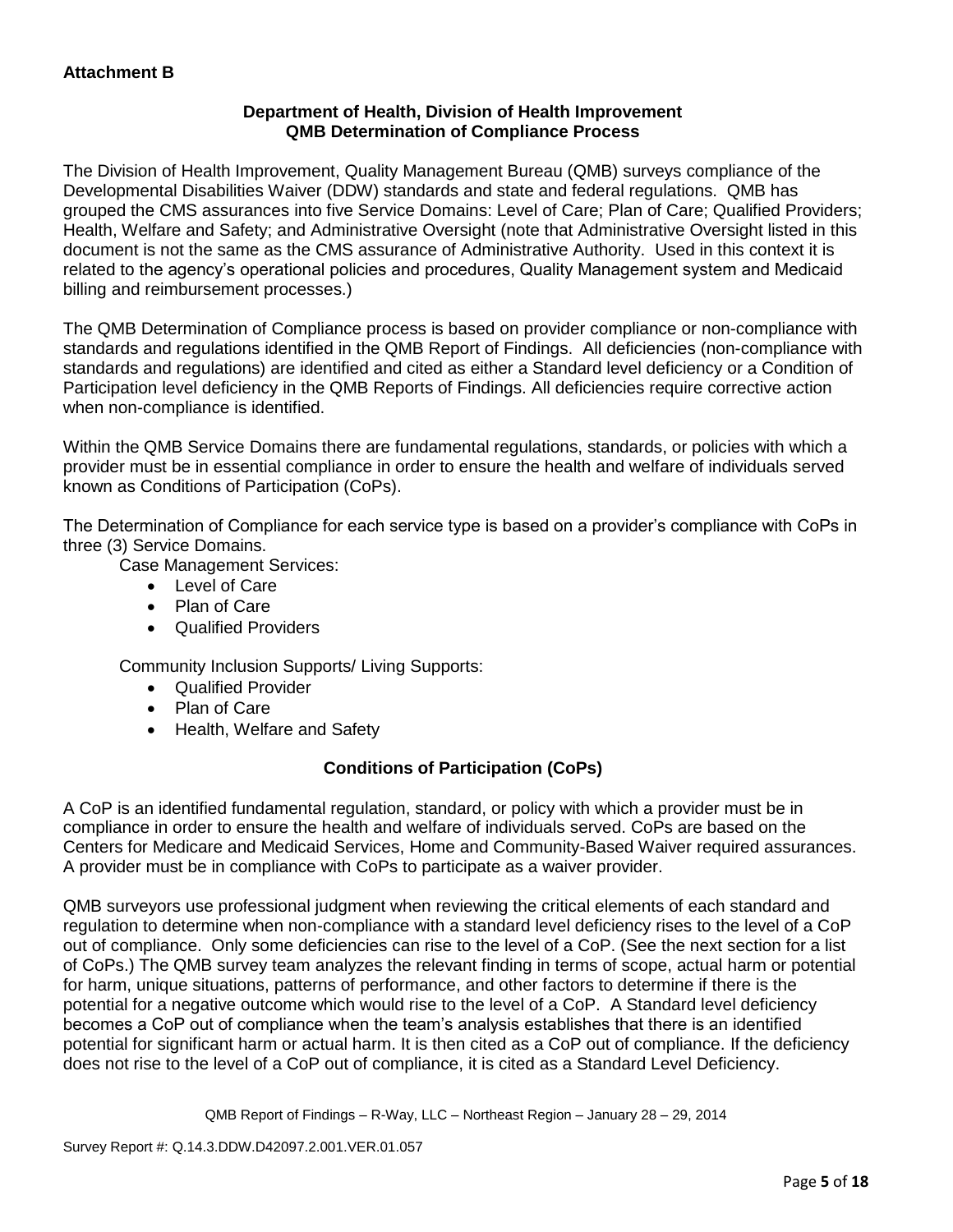The Division of Health Improvement (DHI) and the Developmental Disabilities Supports Division (DDSD) collaborated to revise the current Conditions of Participation (CoPs). There are seven Conditions of Participation in which providers must be in compliance.

## **CoPs and Service Domains for Case Management Supports are as follows:**

## **Service Domain: Level of Care**

Condition of Participation:

1. **Level of Care**: The Case Manager shall complete all required elements of the Long Term Care Assessment Abstract (LTCAA) to ensure ongoing eligibility for waiver services.

## **Service Domain: Plan of Care**

Condition of Participation:

2. **Individual Service Plan (ISP) Creation and Development**: Each individual shall have an ISP. The ISP shall be developed in accordance with DDSD regulations and standards and is updated at least annually or when warranted by changes in the individual's needs.

Condition of Participation:

3. **ISP Monitoring and Evaluation:** The Case Manager shall ensure the health and welfare of the individual through monitoring the implementation of ISP desired outcomes.

## **CoPs and Service Domain for ALL Service Providers is as follows:**

### **Service Domain: Qualified Providers**

- Condition of Participation:
- 4. **Qualified Providers**: Agencies shall ensure support staff has completed criminal background screening and all mandated trainings as required by the DDSD.

## **CoPs and Service Domains for Living Supports and Inclusion Supports are as follows:**

#### **Service Domain: Plan of Care**

Condition of Participation:

5. **ISP Implementation**: Services provided shall be consistent with the components of the ISP and implemented to achieve desired outcomes.

## **Service Domain: Health, Welfare and Safety**

Condition of Participation:

6. **Individual Health, Safety and Welfare: (Safety)** Individuals have the right to live and work in a safe environment.

Condition of Participation:

7. **Individual Health, Safety and Welfare (Healthcare Oversight)**: The provider shall support individuals to access needed healthcare services in a timely manner. Nursing, healthcare services and healthcare oversight shall be available and provided as needed to address individuals' health, safety and welfare..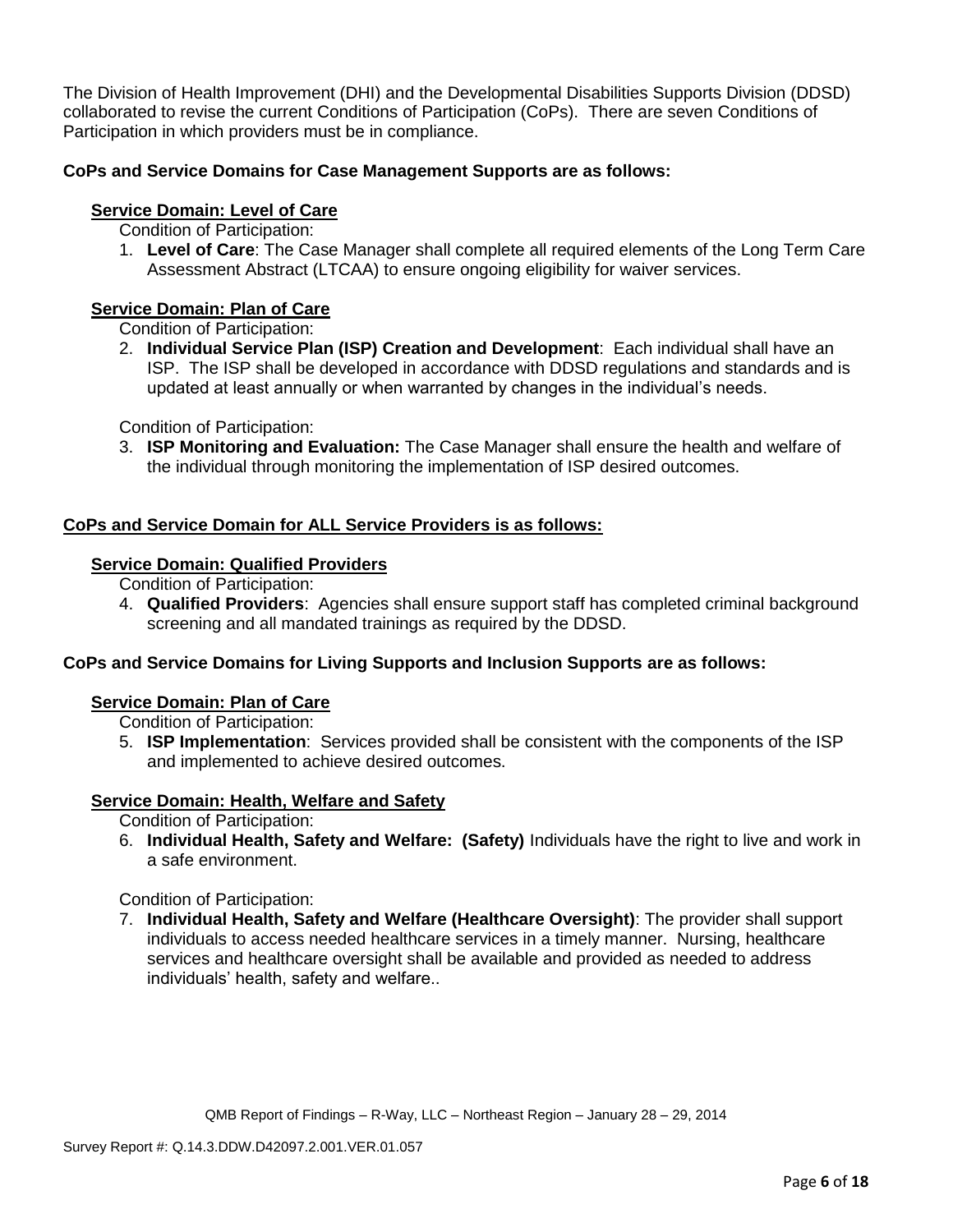### **QMB Determinations of Compliance**

#### Compliance with Conditions of Participation

The QMB determination of *Compliance with Conditions of Participation* indicates that a provider is in compliance with all Conditions of Participation, (CoP). The agency has obtained a level of compliance such that there is a minimal potential for harm to individuals' health and safety. To qualify for a determination of Compliance with Conditions of Participation, the provider must be in compliance with all Conditions of Participation in all relevant Service Domains. The agency may also have Standard level deficiencies (deficiencies which are not at the condition level) out of compliance in any of the Service Domains.

#### Partial-Compliance with Conditions of Participation

The QMB determination of *Partial-Compliance with Conditions of Participation* indicates that a provider is out of compliance with Conditions of Participation in one (1) to two (2) Service Domains. The agency may have one or more Condition level tags within a Service Domain. This partialcompliance, if not corrected, may result in a serious negative outcome or the potential for more than minimal harm to individuals' health and safety. The agency may also have Standard level deficiencies (deficiencies which are not at the condition level) in any of the Service Domains.

Providers receiving a repeat determination of Partial-Compliance for repeat deficiencies at the level of a Condition in any Service Domain may be referred by the Quality Management Bureau to the Internal Review Committee (IRC) for consideration of remedies and possible actions or sanctions.

#### Non-Compliance with Conditions of Participation

The QMB determination of *Non-Compliance with Conditions of Participation* indicates a provider is significantly out of compliance with Conditions of Participation in multiple Service Domains. The agency may have one or more Condition level tags in each of 3 relevant Service Domains. This non-compliance, if not corrected, may result in a serious negative outcome or the potential for more than minimal harm to individuals' health and safety. The agency may also have Standard level deficiencies (deficiencies which are not at the condition level) in any of the Service Domains

Providers receiving a repeat determination of Non-Compliance will be referred by Quality Management Bureau to the Internal Review Committee (IRC) for consideration of remedies and possible actions or sanctions.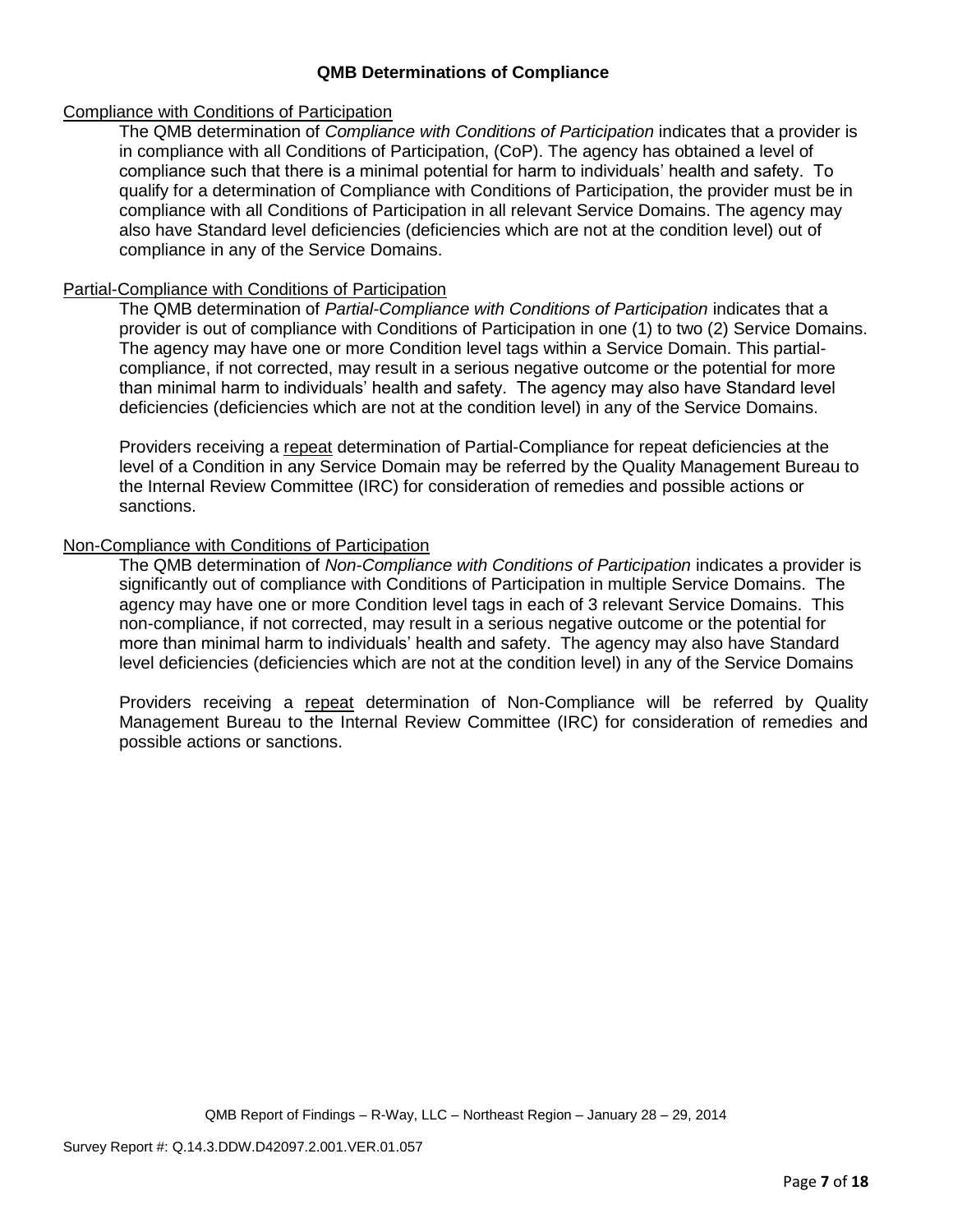### **Guidelines for the Provider Informal Reconsideration of Finding (IRF) Process**

## **Introduction:**

Throughout the QMB Survey process, surveyors are openly communicating with providers. Open communication means surveyors have clarified issues and/or requested missing information before completing the review through the use of the signed/dated "Document Request," or "Administrative Needs," etc. forms. Regardless, there may still be instances where the provider disagrees with a specific finding. Providers may use the following process to informally dispute a finding.

## **Instructions:**

- 1. The Informal Reconsideration of the Finding (IRF) request must be received in writing to the QMB Deputy Bureau Chief **within 10 business days** of receipt of the final Report of Findings.
- 2. The written request for an IRF *must* be completed on the QMB Request for Informal Reconsideration of Finding form available on the QMB website:<http://dhi.health.state.nm.us/qmb>
- 3. The written request for an IRF must specify in detail the request for reconsideration and why the finding is inaccurate.
- 4. The IRF request must include all supporting documentation or evidence.
- 5. If you have questions about the IRC process, email the IRF Chairperson, Crystal Lopez-Beck at [crystal.lopez-beck@state.nm.us](mailto:crystal.lopez-beck@state.nm.us) for assistance.

## **The following limitations apply to the IRF process:**

- The written request for an IRF and all supporting evidence must be received within 10 business days.
- Findings based on evidence requested during the survey and not provided may not be subject to reconsideration.
- The supporting documentation must be new evidence not previously reviewed or requested by the survey team.
- Providers must continue to complete their Plan of Correction during the IRF process
- Providers may not request an IRF to challenge the sampling methodology.
- Providers may not request an IRF based on disagreement with the nature of the standard or regulation.
- Providers may not request an IRF to challenge the team composition.
- Providers may not request an IRF to challenge the DHI/QMB determination of compliance or the length of their DDSD provider contract.

A Provider forfeits the right to an IRF if the request is not received within 10 business days of receiving the report and/or does not include all supporting documentation or evidence to show compliance with the standards and regulations.

The IRF Committee will review the request, the Provider will be notified in writing of the ruling; no face-toface meeting will be conducted.

When a Provider requests that a finding be reconsidered, it does not stop or delay the Plan of Correction process. **Providers must continue to complete the Plan of Correction, including the finding in dispute regardless of the IRF status.** If a finding is removed or modified, it will be noted and removed or modified from the Report of Findings. It should be noted that in some cases a Plan of Correction may be completed prior to the IRF process being completed. The provider will be notified in writing on the decisions of the IRF committee.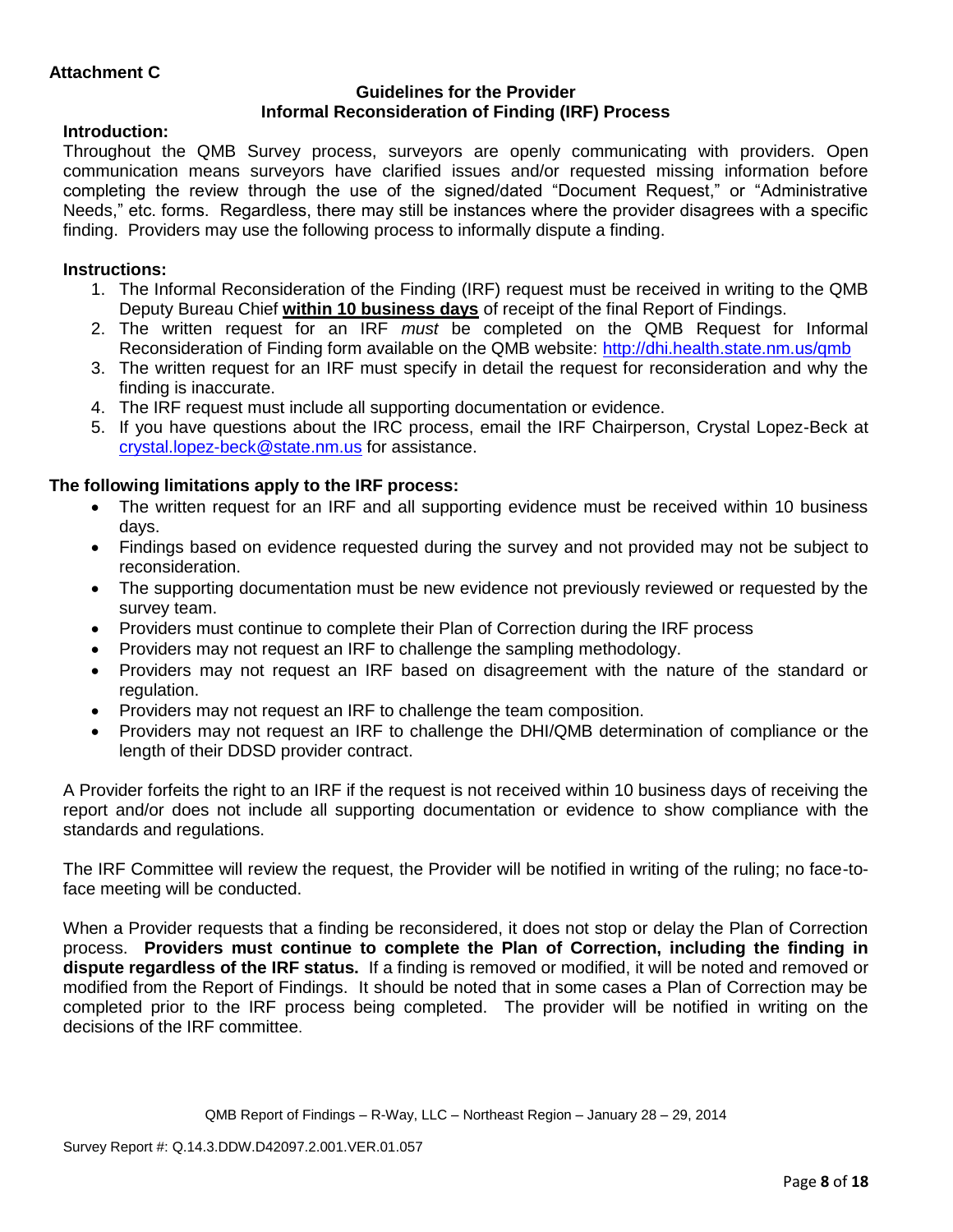| Agency:                                               | <b>R-Way, LLC - Northeast Region</b>                                                                                 |
|-------------------------------------------------------|----------------------------------------------------------------------------------------------------------------------|
| Program:                                              | Developmental Disabilities Waiver                                                                                    |
| Service:                                              | Community Living Supports (Family Living, Independent Living) and Community Inclusion Supports<br>(Community Access) |
| Monitoring Type:                                      | <b>Verification Survey</b>                                                                                           |
| <b>Routine Survey:</b><br><b>Verification Survey:</b> | May 28 - June 3, 2013<br>January 28 - 29, 2014                                                                       |

| <b>Standard of Care</b><br><b>Routine Survey Deficiencies</b><br>May 28 - June 3, 2013                                                                                                                                                                                                                                                                                                                                                                                                                                                                                                                                                                                                                                                                                                                                                                                                                                                                           |                                                                                                                                                                                                                                                                                                                                                                                                                                                                                                                                                                                                                               | <b>Verification Survey New and Repeat</b><br>Deficiencies January 28 - 29, 2014                                                                                                                                                                                                                                                                                                                                                                                                                                                                                                                             |
|------------------------------------------------------------------------------------------------------------------------------------------------------------------------------------------------------------------------------------------------------------------------------------------------------------------------------------------------------------------------------------------------------------------------------------------------------------------------------------------------------------------------------------------------------------------------------------------------------------------------------------------------------------------------------------------------------------------------------------------------------------------------------------------------------------------------------------------------------------------------------------------------------------------------------------------------------------------|-------------------------------------------------------------------------------------------------------------------------------------------------------------------------------------------------------------------------------------------------------------------------------------------------------------------------------------------------------------------------------------------------------------------------------------------------------------------------------------------------------------------------------------------------------------------------------------------------------------------------------|-------------------------------------------------------------------------------------------------------------------------------------------------------------------------------------------------------------------------------------------------------------------------------------------------------------------------------------------------------------------------------------------------------------------------------------------------------------------------------------------------------------------------------------------------------------------------------------------------------------|
|                                                                                                                                                                                                                                                                                                                                                                                                                                                                                                                                                                                                                                                                                                                                                                                                                                                                                                                                                                  | Service Domain: Service Plans: ISP Implementation - Services are delivered in accordance with the service plan, including type,                                                                                                                                                                                                                                                                                                                                                                                                                                                                                               |                                                                                                                                                                                                                                                                                                                                                                                                                                                                                                                                                                                                             |
| scope, amount, duration and frequency specified in the service plan.                                                                                                                                                                                                                                                                                                                                                                                                                                                                                                                                                                                                                                                                                                                                                                                                                                                                                             |                                                                                                                                                                                                                                                                                                                                                                                                                                                                                                                                                                                                                               |                                                                                                                                                                                                                                                                                                                                                                                                                                                                                                                                                                                                             |
| Tag #1A32 and 6L14<br><b>Individual Service Plan Implementation</b>                                                                                                                                                                                                                                                                                                                                                                                                                                                                                                                                                                                                                                                                                                                                                                                                                                                                                              | <b>Condition of Participation Level Deficiency</b>                                                                                                                                                                                                                                                                                                                                                                                                                                                                                                                                                                            | <b>Standard Level Deficiency</b>                                                                                                                                                                                                                                                                                                                                                                                                                                                                                                                                                                            |
| NMAC 7.26.5.16.C and D Development of the ISP.<br>Implementation of the ISP. The ISP shall be<br>implemented according to the timelines determined<br>by the IDT and as specified in the ISP for each<br>stated desired outcomes and action plan.<br>C. The IDT shall review and discuss information and<br>recommendations with the individual, with the goal<br>of supporting the individual in attaining desired<br>outcomes. The IDT develops an ISP based upon<br>the individual's personal vision statement, strengths,<br>needs, interests and preferences. The ISP is a<br>dynamic document, revised periodically, as needed,<br>and amended to reflect progress towards personal<br>goals and achievements consistent with the<br>individual's future vision. This regulation is<br>consistent with standards established for individual<br>plan development as set forth by the commission on<br>the accreditation of rehabilitation facilities (CARF) | After an analysis of the evidence it has been<br>determined there is a significant potential for a<br>negative outcome to occur.<br>Based on record review, the Agency did not<br>implement the ISP according to the timelines<br>determined by the IDT and as specified in the ISP<br>for each stated desired outcomes and action plan for<br>12 of 15 individuals.<br>Per Individuals ISP the following was found with<br>regards to the implementation of ISP Outcomes:<br><b>Administrative Files Reviewed:</b><br><b>Family Living Data Collection/Data</b><br><b>Tracking/Progress with regards to ISP</b><br>Outcomes: | <b>New &amp; Repeat Finding:</b><br>Based on record review, the Agency did not<br>implement the ISP according to the timelines<br>determined by the IDT and as specified in the ISP<br>for each stated desired outcomes and action plan for<br>2 of 12 individuals.<br>Per Individuals ISP the following was found with<br>regards to the implementation of ISP Outcomes:<br><b>Administrative Files Reviewed:</b><br><b>Family Living Data Collection/Data</b><br><b>Tracking/Progress with regards to ISP</b><br><b>Outcomes:</b><br>Individual #11<br>• Per Live Outcome: Action Step for "1. Will carry |
| and/or other program accreditation approved and<br>adopted by the developmental disabilities division<br>and the department of health. It is the policy of the                                                                                                                                                                                                                                                                                                                                                                                                                                                                                                                                                                                                                                                                                                                                                                                                   | Individual #2<br>• None found regarding: "I will lose 20 lbs within<br>the next year" for 2/2013 - 4/2013.                                                                                                                                                                                                                                                                                                                                                                                                                                                                                                                    | his hamper from his room to the washer. 2. Will<br>put the clothes from the washer into the dryer. 3.<br>Will carry the clothes from the dryer to his room"                                                                                                                                                                                                                                                                                                                                                                                                                                                 |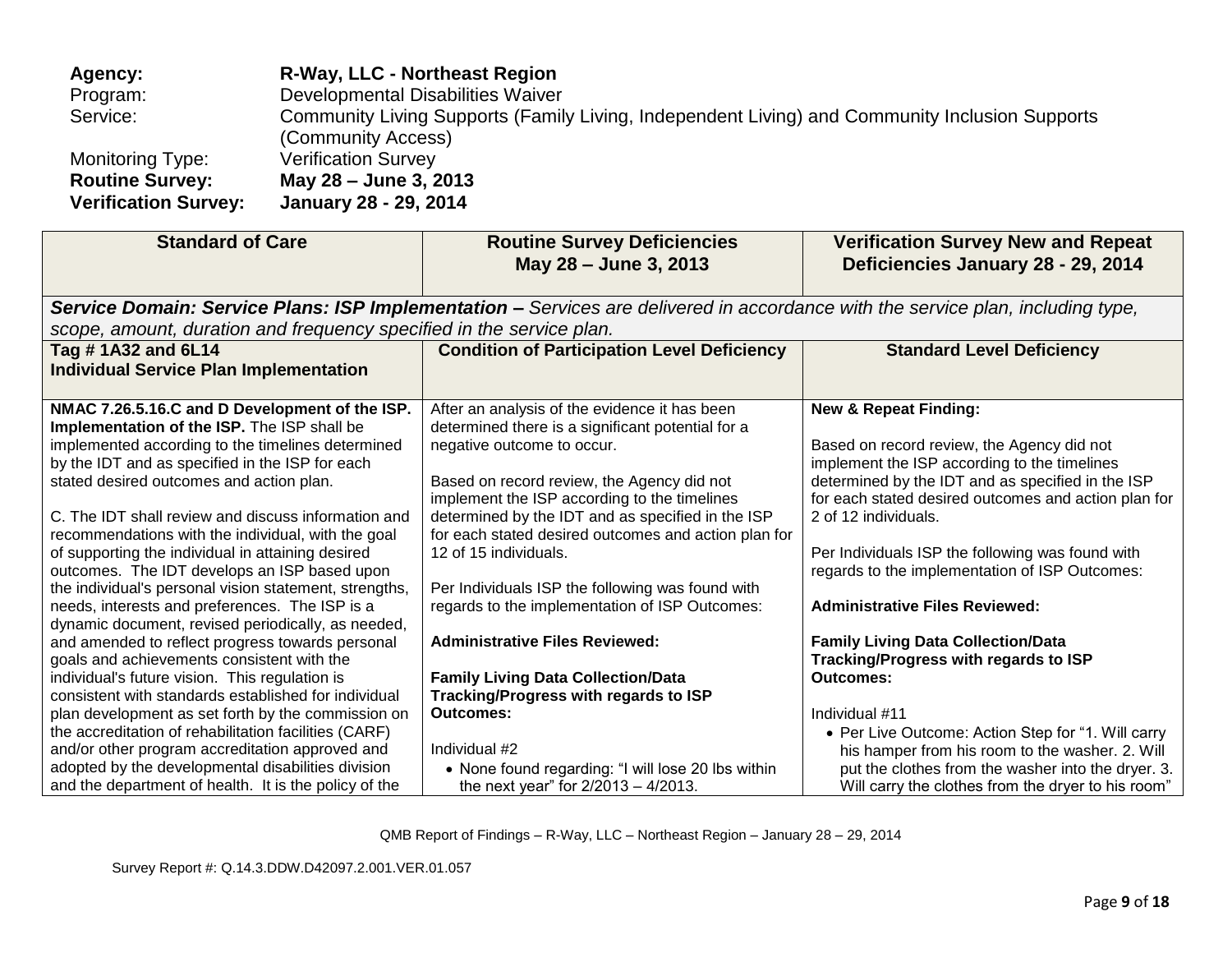| developmental disabilities division (DDD), that to the<br>extent permitted by funding, each individual receive<br>supports and services that will assist and encourage<br>independence and productivity in the community and                                                                                                     | Individual #3<br>• None found regarding: "Will get the grocery cart<br>and prepare to shop" for 4/2013.                                                                                                                                                                                                                                                                                                                                                  | is to be completed 1 time per week. Evidence<br>found indicated it was not being completed at<br>the required frequency as stated in the ISP for<br>1/2014.                                                                                                                       |
|----------------------------------------------------------------------------------------------------------------------------------------------------------------------------------------------------------------------------------------------------------------------------------------------------------------------------------|----------------------------------------------------------------------------------------------------------------------------------------------------------------------------------------------------------------------------------------------------------------------------------------------------------------------------------------------------------------------------------------------------------------------------------------------------------|-----------------------------------------------------------------------------------------------------------------------------------------------------------------------------------------------------------------------------------------------------------------------------------|
| attempt to prevent regression or loss of current<br>capabilities. Services and supports include<br>specialized and/or generic services, training,<br>education and/or treatment as determined by the<br>IDT and documented in the ISP.                                                                                           | • None found regarding: "Will put his groceries<br>away at home" for 2/2013 - 4/2013.<br>Individual #5                                                                                                                                                                                                                                                                                                                                                   | <b>Independent Living Data Collection/Data</b><br>Tracking/Progress with regards to ISP<br><b>Outcomes:</b>                                                                                                                                                                       |
| D. The intent is to provide choice and obtain<br>opportunities for individuals to live, work and play<br>with full participation in their communities. The<br>following principles provide direction and purpose in<br>planning for individuals with developmental<br>disabilities.<br>[05/03/94; 01/15/97; Recompiled 10/31/01] | • None found regarding: "Set up a payment plan<br>to with rent to hold for trip" for 4/2013.<br>• None found regarding: "To prepare a low<br>cholesterol meal 2x week to lose 20 lbs in a<br>year" for 2/2013 - 4/2013.<br>Individual #6<br>• Per Live Outcome; Action Step for "I will prepare<br>a meal" is to be completed 1 time per week<br>evidence found indicated it was not being<br>completed at the required frequency as                     | Individual #9<br>• Per Work/Education/Volunteer Outcome: Action<br>Step for "Make list and obtain supplies needed"<br>is to be completed 1 time per week. Evidence<br>found indicated it was not being completed at<br>the required frequency as stated in the ISP for<br>1/2014. |
|                                                                                                                                                                                                                                                                                                                                  | indicated in the ISP for $2/2013 - 4/2013$ .<br>Individual #7<br>• "Will participate in different exercises of her<br>choice" is to be completed 3 times per week."<br>Action Step was not being completed at the<br>required frequency for 11/2012 - 1/2013 and<br>$3/2013 - 4/2013$ .                                                                                                                                                                  |                                                                                                                                                                                                                                                                                   |
|                                                                                                                                                                                                                                                                                                                                  | • Per Work/learn Outcome; Action Step for "I will<br>correctly count change" is to be completed 3<br>times per week evidence found indicated it was<br>not being completed at the required frequency<br>as indicated in the ISP for $2/2013 - 3/2013$ .<br>• "Will work on puzzles with assistance is to be<br>completed 2 times per week." Action Step was<br>not being completed at the required frequency<br>for 9/2012, 11/2012 - 1/2013 and 3/2013. |                                                                                                                                                                                                                                                                                   |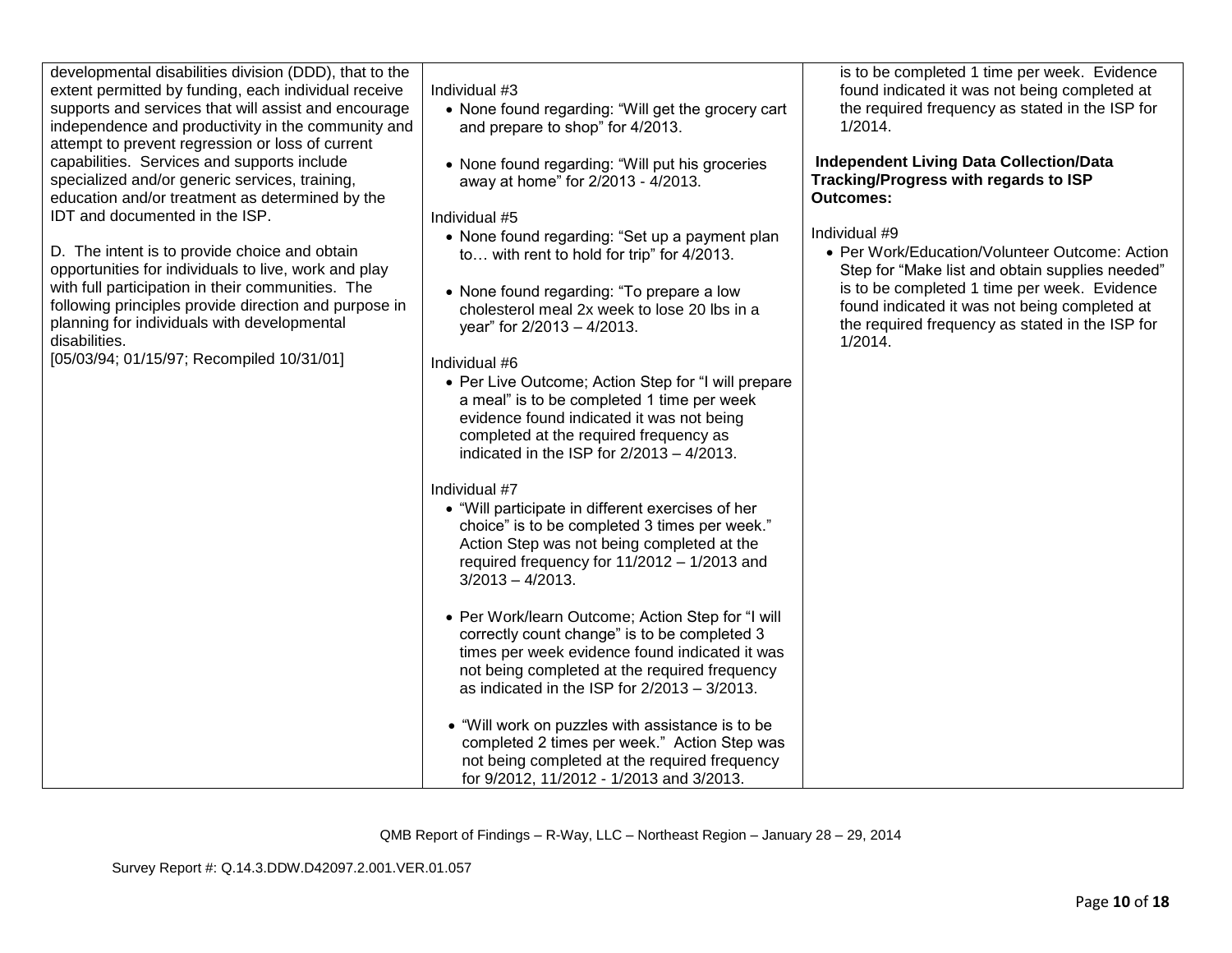| Individual #8<br>• None found regarding: "I will learn safety skills<br>such as stranger safety, fire safety, and water<br>temperature safety" for 2/2013 -4/2013.<br>• None found regarding: "I will plan a vacation" for<br>2/2013 and 4/2013.                     |  |
|----------------------------------------------------------------------------------------------------------------------------------------------------------------------------------------------------------------------------------------------------------------------|--|
| Individual #10<br>• Per Live Outcome; Action Steps for "I will<br>increase my memory skills" is to be completed 2<br>times per week evidence found indicated it was<br>not being completed at the required frequency<br>as indicated in the ISP for 2/2013 - 4/2013. |  |
| Individual #11<br>• None found for 2/2013 - 4/2013.                                                                                                                                                                                                                  |  |
| Individual #13<br>• None found for 2/2013 - 4/2013.                                                                                                                                                                                                                  |  |
| <b>Independent Living Data Collection/Data</b><br>Tracking/Progress with regards to ISP<br><b>Outcomes:</b><br>Individual #9<br>• None found regarding: "I will make two deposits<br>a month in my savings account" for 2/2013 -<br>4/2013.                          |  |
| <b>Community Access Data Collection/Data</b><br>Tracking/Progress with regards to ISP<br><b>Outcomes:</b><br>Individual #5<br>• None found regarding: "To have a volunteer job"<br>for 2/2013 - 4/2013.                                                              |  |
| Individual #6<br>• None found regarding: "I will volunteer at a                                                                                                                                                                                                      |  |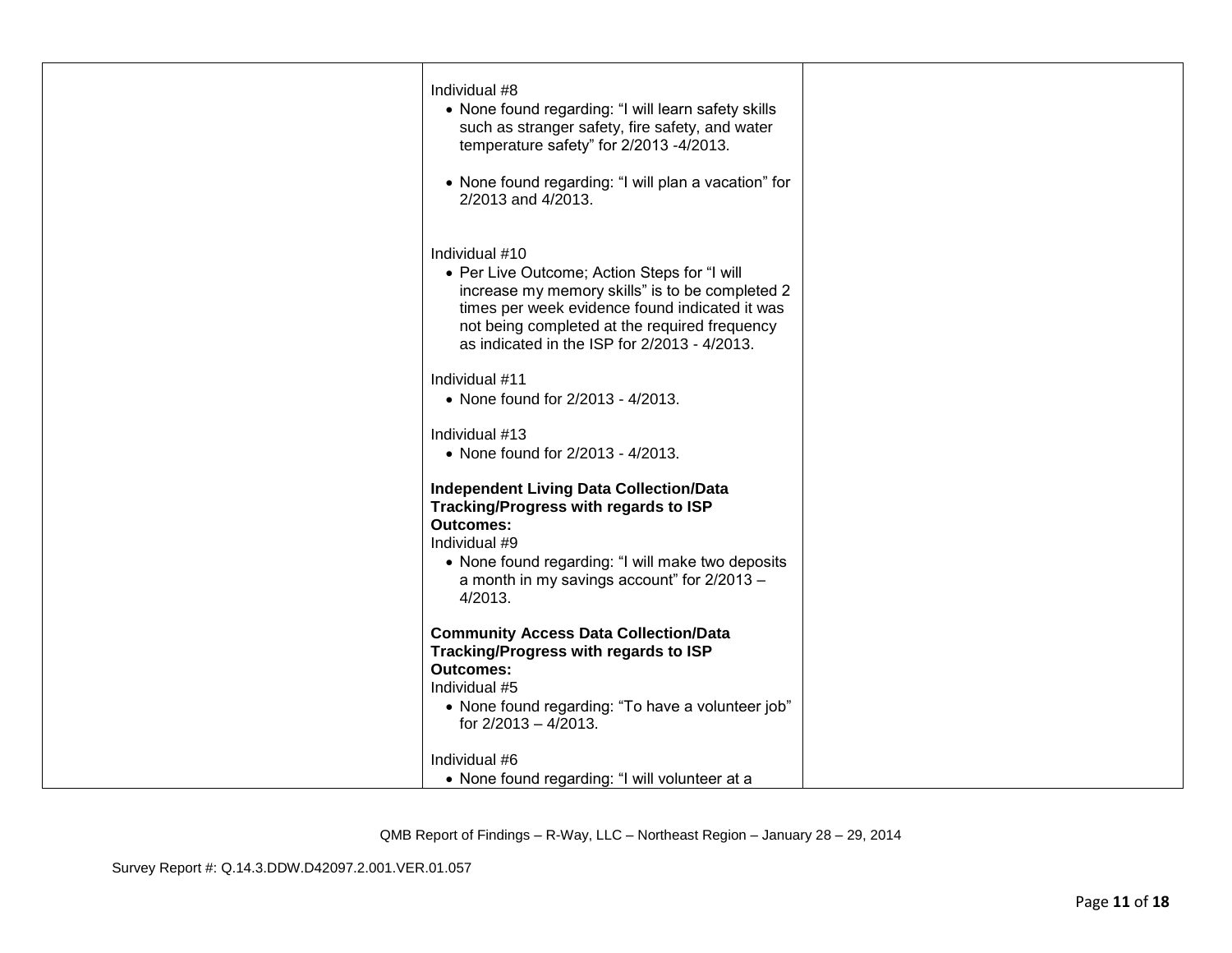| place of my choice one time a week" for 2/2013<br>$-4/2013.$<br>Individual #10<br>• None found regarding: "Complete required<br>tasks" for 4/2013.                                                                                                                  |  |
|---------------------------------------------------------------------------------------------------------------------------------------------------------------------------------------------------------------------------------------------------------------------|--|
| <b>Residential Files Reviewed:</b>                                                                                                                                                                                                                                  |  |
| <b>Family Living Data Collection/Data</b><br>Tracking/Progress with regards to ISP<br><b>Outcomes:</b>                                                                                                                                                              |  |
| Individual #2<br>• None found regarding: I will obtain employment<br>within 18 months for $5/1 - 29$ , 2013.                                                                                                                                                        |  |
| Individual #4<br>• Per Live Outcome; Action Step for "Will make<br>dinner twice a month is to be completed one<br>time per week" evidence found indicated it was<br>not being completed at the required frequency<br>as indicated in the ISP for $5/1 - 28$ , 2013. |  |
| Individual #5<br>• None found regarding: "To prepare a low<br>cholesterol meal two times per week to lose 20<br>pounds in a year" for $5/1 - 29$ , 2013.                                                                                                            |  |
| • None found regarding: "To take a trip out of NM"<br>for $5/1 - 29$ , 2013.                                                                                                                                                                                        |  |
| Individual #6<br>• None found regarding: "Will prepare a meal one<br>time per week" for $5/1 - 30$ , 2013.                                                                                                                                                          |  |
| • None found regarding: "Will have no<br>documented aspiration pneumonia during my<br>ISP year" for 5/1 - 30, 2013.                                                                                                                                                 |  |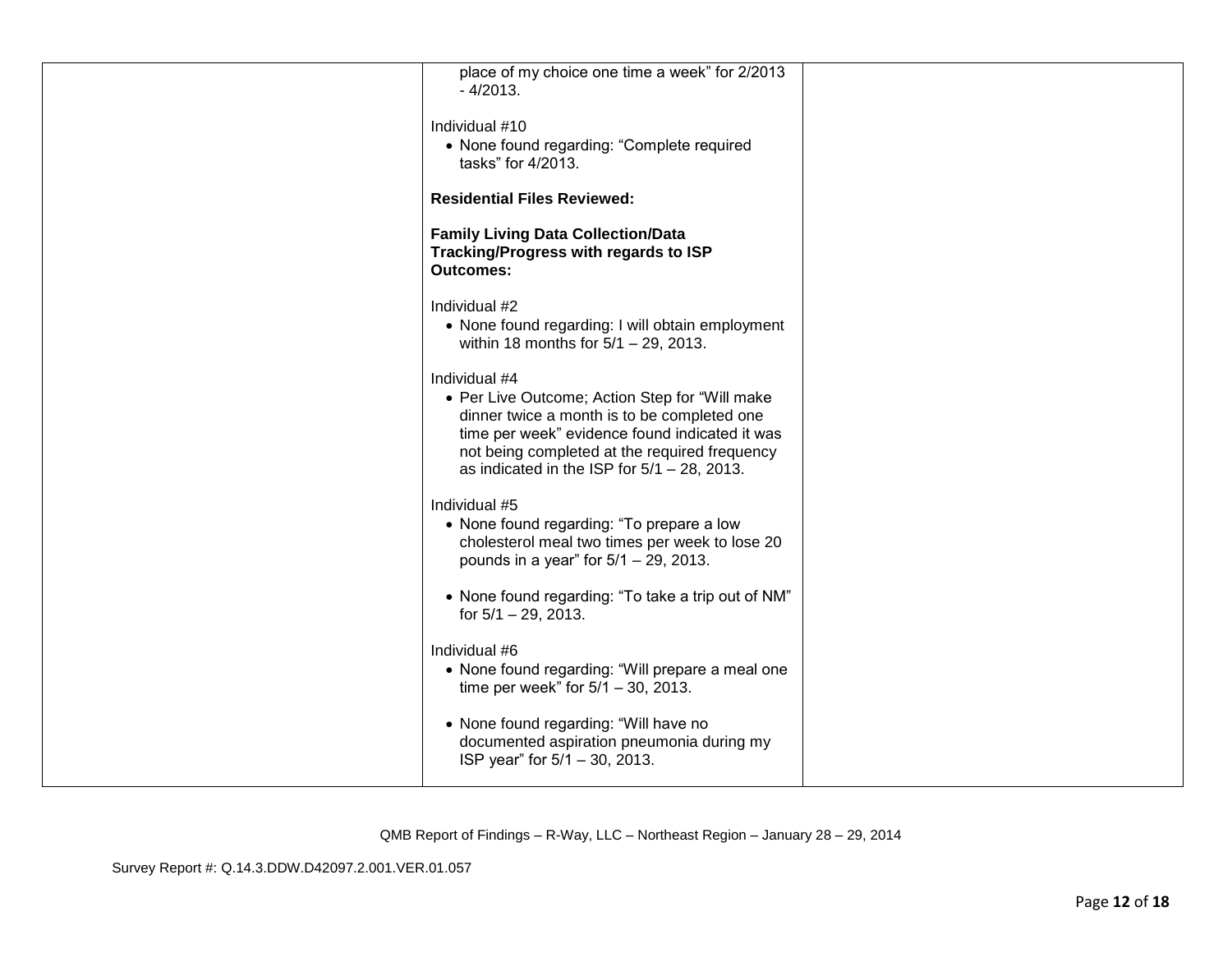| • None found regarding: "I will learn four new<br>apps on my iPad to increase my communication<br>skills by practicing three times a week for 30<br>minutes each time" for $5/1 - 30$ , 2013.                                                                                          |  |
|----------------------------------------------------------------------------------------------------------------------------------------------------------------------------------------------------------------------------------------------------------------------------------------|--|
| Individual #8<br>• None found regarding: "I will plan a vacation" for<br>$5/1 - 29$ , 2013.                                                                                                                                                                                            |  |
| Individual #10<br>• Per Live Outcome; Actions Step for "I will<br>increase my memory skills" is to be completed<br>two times per week evidence found indicated it<br>was not being completed at the required<br>frequency as indicated in the ISP for $5/1 - 30$ ,<br>2013.            |  |
| Individual #13<br>• None found regarding: "To complete chores<br>50% of the time" for $5/1 - 29$ , 2013.                                                                                                                                                                               |  |
| Individual #14<br>• Per Live Outcome; Actions Step for "I will<br>prepare a simple meal in the microwave", is to<br>be completed 1 time per week evidence found<br>indicated it was not being completed at the<br>required frequency as indicated in the ISP for<br>$5/1 - 30$ , 2013. |  |
| • None found regarding: I will increase my<br>exercise for 5/1 - 30, 2013.                                                                                                                                                                                                             |  |
|                                                                                                                                                                                                                                                                                        |  |
|                                                                                                                                                                                                                                                                                        |  |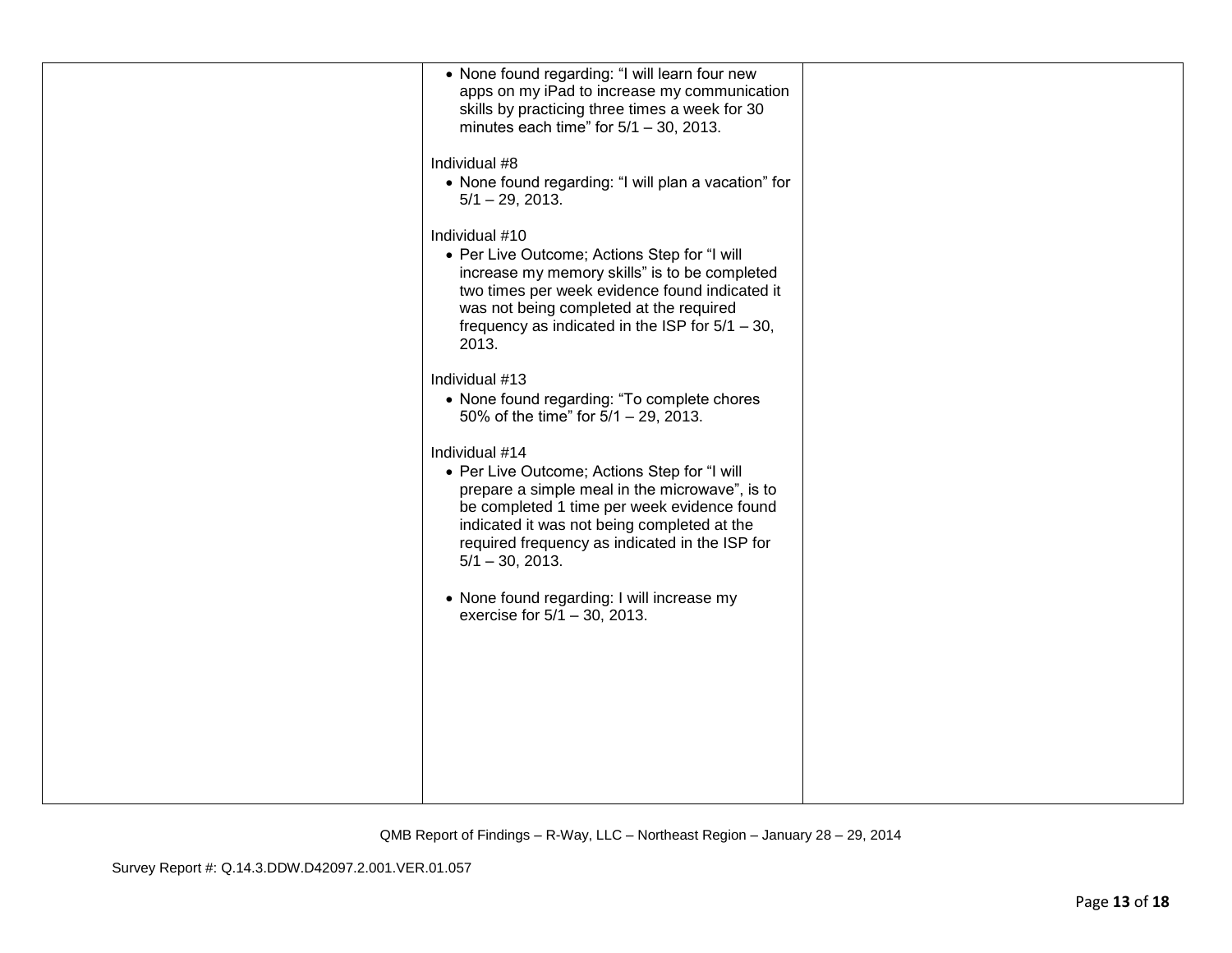| <b>Standard of Care</b>                                                                                       | <b>Routine Survey Deficiencies</b><br>May 28 - June 3, 2013                                                                          | <b>Verification Survey New and Repeat</b><br>Deficiencies January 28 - 29, 2014                       |
|---------------------------------------------------------------------------------------------------------------|--------------------------------------------------------------------------------------------------------------------------------------|-------------------------------------------------------------------------------------------------------|
|                                                                                                               | Service Domain: Health and Welfare - The state, on an ongoing basis, identifies, addresses and seeks to prevent occurrences of       |                                                                                                       |
|                                                                                                               | abuse, neglect and exploitation. Individuals shall be afforded their basic human rights. The provider supports individuals to access |                                                                                                       |
| needed healthcare services in a timely manner.                                                                |                                                                                                                                      |                                                                                                       |
| <b>Tag #1A27</b>                                                                                              |                                                                                                                                      | <b>Standard Level Deficiency</b>                                                                      |
| <b>Incident Mgt. Late and Failure to Report</b>                                                               |                                                                                                                                      |                                                                                                       |
| 7.1.13.9 INCIDENT MANAGEMENT SYSTEM                                                                           | Not applicable                                                                                                                       | <b>New Finding:</b>                                                                                   |
| <b>REPORTING REQUIREMENTS FOR</b>                                                                             |                                                                                                                                      |                                                                                                       |
| <b>COMMUNITY BASED SERVICE PROVIDERS:</b>                                                                     |                                                                                                                                      | Based on the Incident Management Bureau's Late                                                        |
| A. Duty To Report:<br>(1) All community based service providers shall                                         |                                                                                                                                      | and Failure Reports, the Agency did not report                                                        |
| immediately report abuse, neglect or                                                                          |                                                                                                                                      | suspected abuse, neglect, or misappropriation of<br>property, unexpected and natural/expected deaths; |
| misappropriation of property to the adult protective                                                          |                                                                                                                                      | or other reportable incidents to the Division of Health                                               |
| services division.                                                                                            |                                                                                                                                      | Improvement, as required by regulations for 1 of 13                                                   |
| (2) All community based service providers shall                                                               |                                                                                                                                      | individuals.                                                                                          |
| report to the division within twenty four (24) hours :                                                        |                                                                                                                                      |                                                                                                       |
| abuse, neglect, or misappropriation of property,                                                              |                                                                                                                                      | Individual #5                                                                                         |
| unexpected and natural/expected deaths; and other                                                             |                                                                                                                                      | • Incident date 5/29/2013. Allegation was Neglect.                                                    |
| reportable incidents                                                                                          |                                                                                                                                      | Incident report was received 5/31/2013. Failure                                                       |
| to include:                                                                                                   |                                                                                                                                      | to Report. IMB Late and Failure Report indicated                                                      |
| (a) an environmental hazardous condition, which                                                               |                                                                                                                                      | incident of Neglect was "Confirmed."                                                                  |
| creates an immediate threat to life or health; or                                                             |                                                                                                                                      |                                                                                                       |
| (b) admission to a hospital or psychiatric facility or<br>the provision of emergency services that results in |                                                                                                                                      | Note: Individual is no longer in services with the                                                    |
| medical care which is unanticipated or unscheduled                                                            |                                                                                                                                      | agency.                                                                                               |
| for the consumer and which would not routinely be                                                             |                                                                                                                                      |                                                                                                       |
| provided by a community based service provider.                                                               |                                                                                                                                      |                                                                                                       |
| (3) All community based service providers shall                                                               |                                                                                                                                      |                                                                                                       |
| ensure that the reporter with direct knowledge of an                                                          |                                                                                                                                      |                                                                                                       |
| incident has immediate access to the division                                                                 |                                                                                                                                      |                                                                                                       |
| incident report form to allow the reporter to respond                                                         |                                                                                                                                      |                                                                                                       |
| to, report, and document incidents in a timely and                                                            |                                                                                                                                      |                                                                                                       |
| accurate manner.                                                                                              |                                                                                                                                      |                                                                                                       |
| B. Notification: (1) Incident Reporting: Any                                                                  |                                                                                                                                      |                                                                                                       |
| consumer, employee, family member or legal<br>guardian may report an incident independently or                |                                                                                                                                      |                                                                                                       |
| through the community based service provider to                                                               |                                                                                                                                      |                                                                                                       |
|                                                                                                               |                                                                                                                                      |                                                                                                       |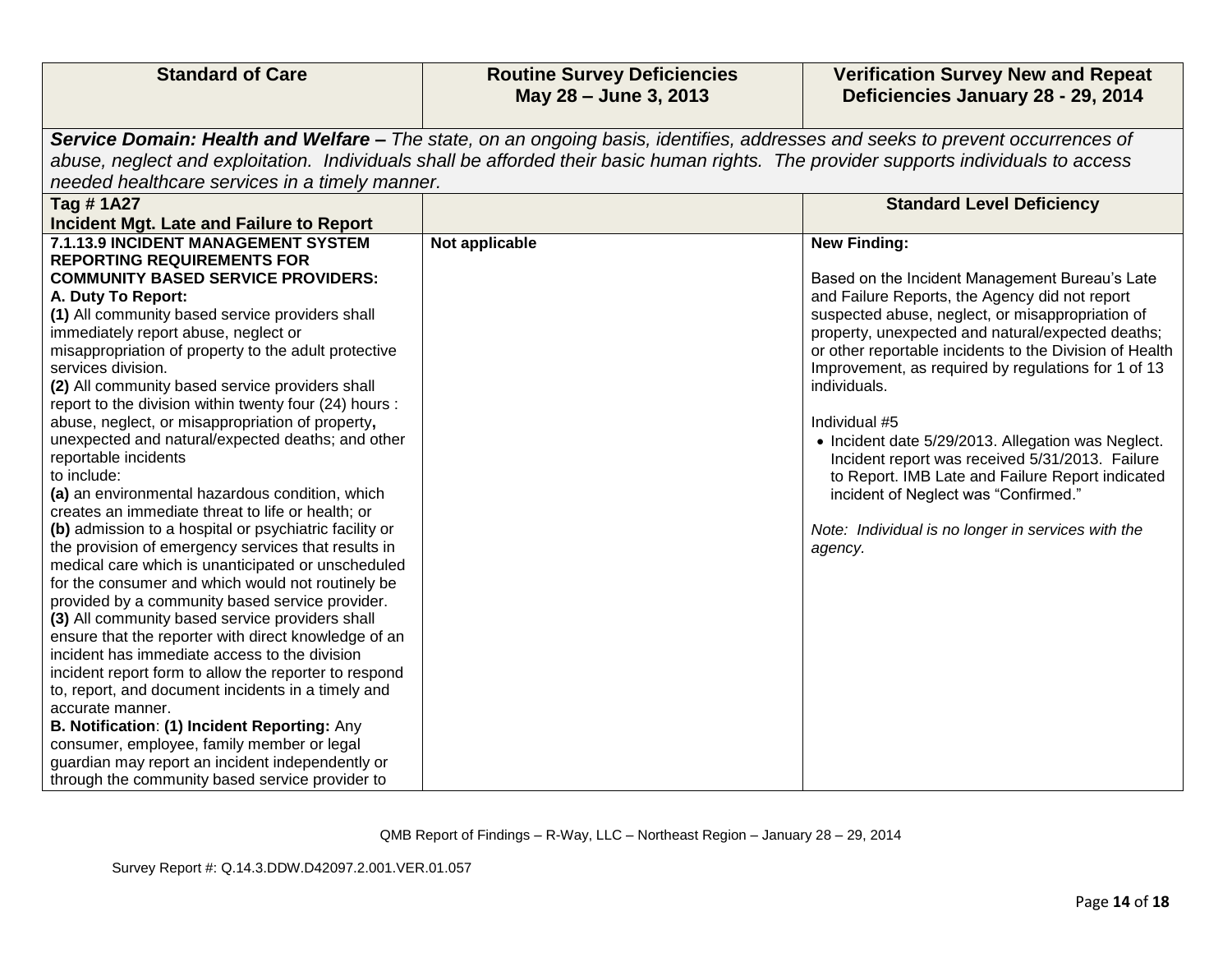| the division by telephone call, written<br>correspondence or other forms of communication<br>utilizing the division's incident report form. The<br>incident report form and instructions for the<br>completion and filing are available at the division's<br>website,<br>http://dhi.health.state.nm.us/elibrary/ironline/ir.php<br>or may be obtained from the department by calling<br>the toll free number. |  |
|---------------------------------------------------------------------------------------------------------------------------------------------------------------------------------------------------------------------------------------------------------------------------------------------------------------------------------------------------------------------------------------------------------------|--|
|                                                                                                                                                                                                                                                                                                                                                                                                               |  |
|                                                                                                                                                                                                                                                                                                                                                                                                               |  |
|                                                                                                                                                                                                                                                                                                                                                                                                               |  |
|                                                                                                                                                                                                                                                                                                                                                                                                               |  |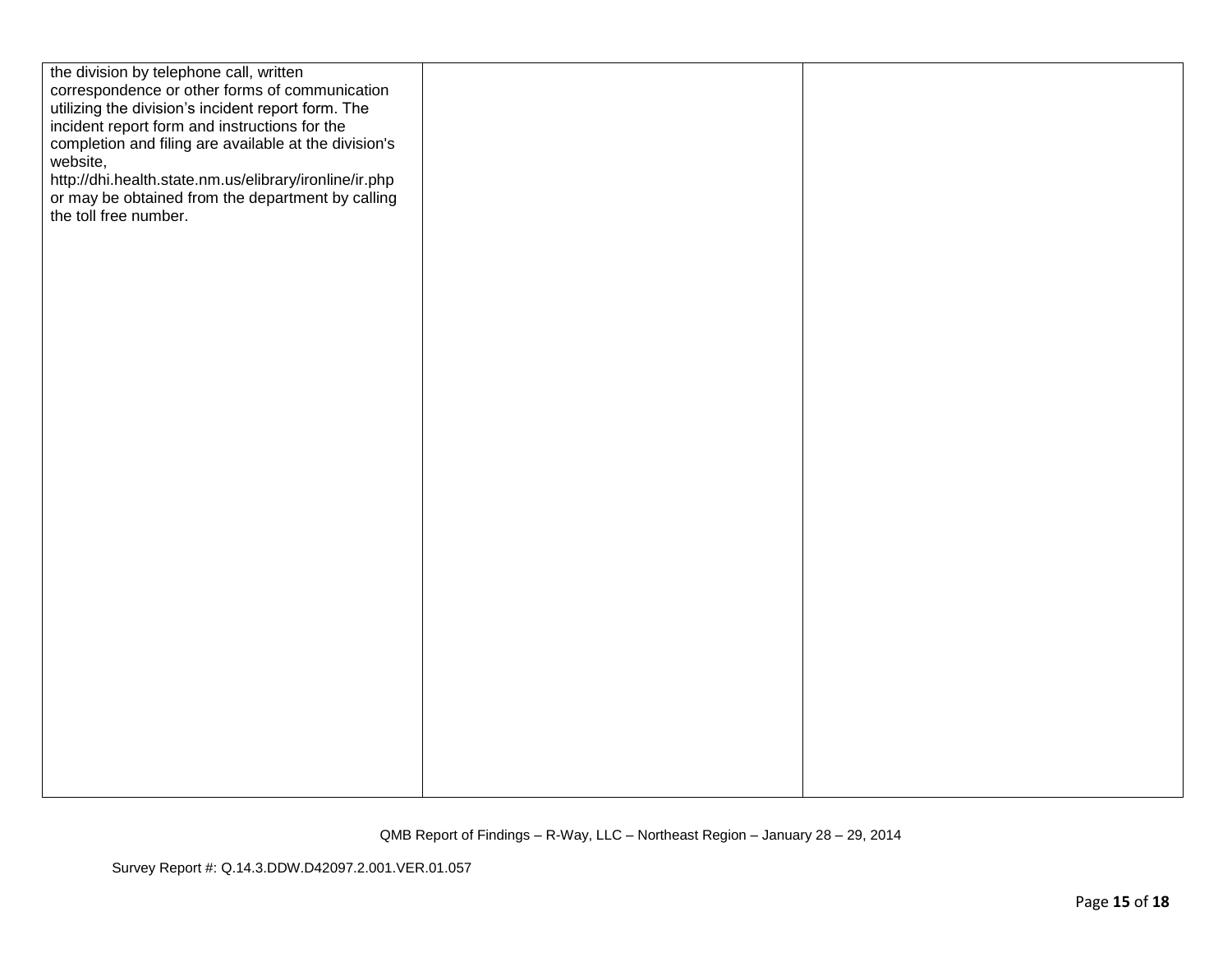| <b>Standard of Care</b>                                                                                                                                              | <b>Routine Survey Deficiencies</b><br>May 28 - June 3, 2013 | <b>Verification Survey New and Repeat</b><br>Deficiencies January 28-29, 2014                                                             |  |
|----------------------------------------------------------------------------------------------------------------------------------------------------------------------|-------------------------------------------------------------|-------------------------------------------------------------------------------------------------------------------------------------------|--|
| Service Domain: Service Plans: ISP Implementation - Services are delivered in accordance with the service plan, including type,                                      |                                                             |                                                                                                                                           |  |
| scope, amount, duration and frequency specified in the service plan.                                                                                                 |                                                             |                                                                                                                                           |  |
| Tag #1A08 Agency Case File                                                                                                                                           | <b>Standard Level Deficiency</b>                            | <b>Completed</b>                                                                                                                          |  |
| Tag #1A08.1 Agency Case File - Progress<br><b>Notes</b>                                                                                                              | <b>Standard Level Deficiency</b>                            | <b>Completed</b>                                                                                                                          |  |
| Tag # 6L04 Community Living Scope of<br><b>Service</b>                                                                                                               | <b>Standard Level Deficiency</b>                            | <b>Completed</b>                                                                                                                          |  |
| Tag # 6L14 Residential Case File                                                                                                                                     | <b>Standard Level Deficiency</b>                            | <b>Completed</b>                                                                                                                          |  |
| Service Domain: Qualified Providers - The State monitors non-licensed/non-certified providers to assure adherence to waiver<br>requirements and the approved waiver. |                                                             | requirements. The State implements its policies and procedures for verifying that provider training is conducted in accordance with State |  |
| Tag #1A11.1 Transportation Training                                                                                                                                  | <b>Standard Level Deficiency</b>                            | <b>Completed</b>                                                                                                                          |  |
| Tag #1A20 Direct Support Personnel<br><b>Training</b>                                                                                                                | <b>Standard Level Deficiency</b>                            | <b>Completed</b>                                                                                                                          |  |
| Tag #1A22 Agency Personnel Competency                                                                                                                                | <b>Standard Level Deficiency</b>                            | <b>Completed</b>                                                                                                                          |  |
| Tag #1A25<br><b>Criminal Caregiver History Screening</b>                                                                                                             | <b>Standard Level Deficiency</b>                            | <b>Completed</b>                                                                                                                          |  |
| Tag #1A26<br><b>Consolidated On-line Registry</b><br><b>Employee Abuse Registry</b>                                                                                  | <b>Standard Level Deficiency</b>                            | <b>Completed</b>                                                                                                                          |  |
| Tag #1A28.1<br>Incident Mgt. System - Personnel Training                                                                                                             | <b>Standard Level Deficiency</b>                            | <b>Completed</b>                                                                                                                          |  |
| Tag #1A37<br><b>Individual Specific Training</b>                                                                                                                     | <b>Standard Level Deficiency</b>                            | <b>Completed</b>                                                                                                                          |  |
| Service Domain: Health and Welfare - The state, on an ongoing basis, identifies, addresses and seeks to prevent occurrences of                                       |                                                             |                                                                                                                                           |  |
| abuse, neglect and exploitation. Individuals shall be afforded their basic human rights. The provider supports individuals to access                                 |                                                             |                                                                                                                                           |  |
| needed healthcare services in a timely manner.                                                                                                                       |                                                             |                                                                                                                                           |  |
| Tag # 1A03 CQI System                                                                                                                                                | <b>Standard Level Deficiency</b>                            | <b>Completed</b>                                                                                                                          |  |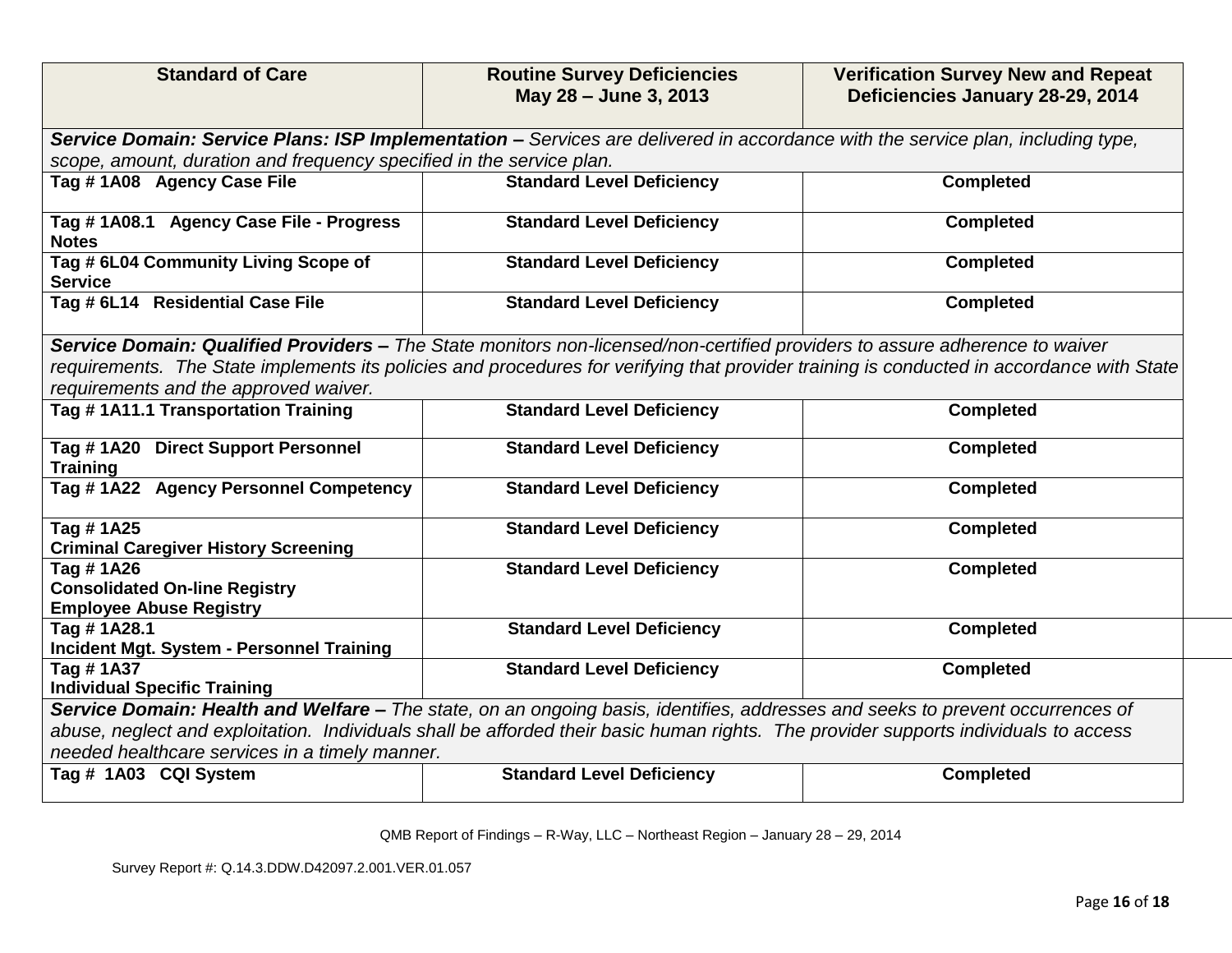| Tag #1A06 Policy and Procedure<br><b>Requirements</b>                           | <b>Standard Level Deficiency</b>                                                                                                  | <b>Completed</b> |
|---------------------------------------------------------------------------------|-----------------------------------------------------------------------------------------------------------------------------------|------------------|
| Tag # 1A09                                                                      | <b>Condition of Participation Level Deficiency</b>                                                                                | <b>Completed</b> |
| <b>Medication Delivery</b>                                                      |                                                                                                                                   |                  |
| <b>Routine Medication Administration</b>                                        |                                                                                                                                   |                  |
| Tag #1A15.2 and 5109 Healthcare                                                 | <b>Standard Level Deficiency</b>                                                                                                  | <b>Completed</b> |
| <b>Documentation</b>                                                            |                                                                                                                                   |                  |
| Tag # 1A27.2 Duty to Report IRs Filed                                           | <b>Standard Level Deficiency</b>                                                                                                  | <b>Completed</b> |
| During On-Site and/or IRs Not Reported by                                       |                                                                                                                                   |                  |
| <b>Provider</b>                                                                 |                                                                                                                                   |                  |
| Tag #1A28.2 Incident Mgt. System -                                              | <b>Standard Level Deficiency</b>                                                                                                  | <b>Completed</b> |
| <b>Parent/Guardian Training</b>                                                 |                                                                                                                                   |                  |
| Tag # 1A33.1 Board of Pharmacy - License                                        | <b>Standard Level Deficiency</b>                                                                                                  | <b>Completed</b> |
|                                                                                 |                                                                                                                                   |                  |
| Tag # 6L06 Family Living Requirements                                           | <b>Standard Level Deficiency</b>                                                                                                  | <b>Completed</b> |
|                                                                                 |                                                                                                                                   |                  |
| Tag # 6L13 Community Living Healthcare                                          | <b>Standard Level Deficiency</b>                                                                                                  | <b>Completed</b> |
| Regts.                                                                          |                                                                                                                                   |                  |
| Tag # 6L25 Residential Health and Safety                                        | <b>Standard Level Deficiency</b>                                                                                                  | <b>Completed</b> |
| (SL/FL)                                                                         |                                                                                                                                   |                  |
| Tag # 6L25.1                                                                    | <b>Condition of Participation Level Deficiency</b>                                                                                | <b>Completed</b> |
| <b>Residential Requirements</b>                                                 |                                                                                                                                   |                  |
| (Physical Environment - SL/FL)                                                  |                                                                                                                                   |                  |
|                                                                                 | Service Domain: Medicaid Billing/Reimbursement - State financial oversight exists to assure that claims are coded and paid for in |                  |
| accordance with the reimbursement methodology specified in the approved waiver. |                                                                                                                                   |                  |
| Tag # 5136                                                                      | <b>Standard Level Deficiency</b>                                                                                                  | <b>Completed</b> |
| <b>Community Access Reimbursement</b>                                           |                                                                                                                                   |                  |
| Tag # 6L27                                                                      | <b>Standard Level Deficiency</b>                                                                                                  | <b>Completed</b> |
| <b>Family Living Reimbursement</b>                                              |                                                                                                                                   |                  |
| Tag # 6L28                                                                      | <b>Standard Level Deficiency</b>                                                                                                  | <b>Completed</b> |
| <b>Independent Living Reimbursement</b>                                         |                                                                                                                                   |                  |